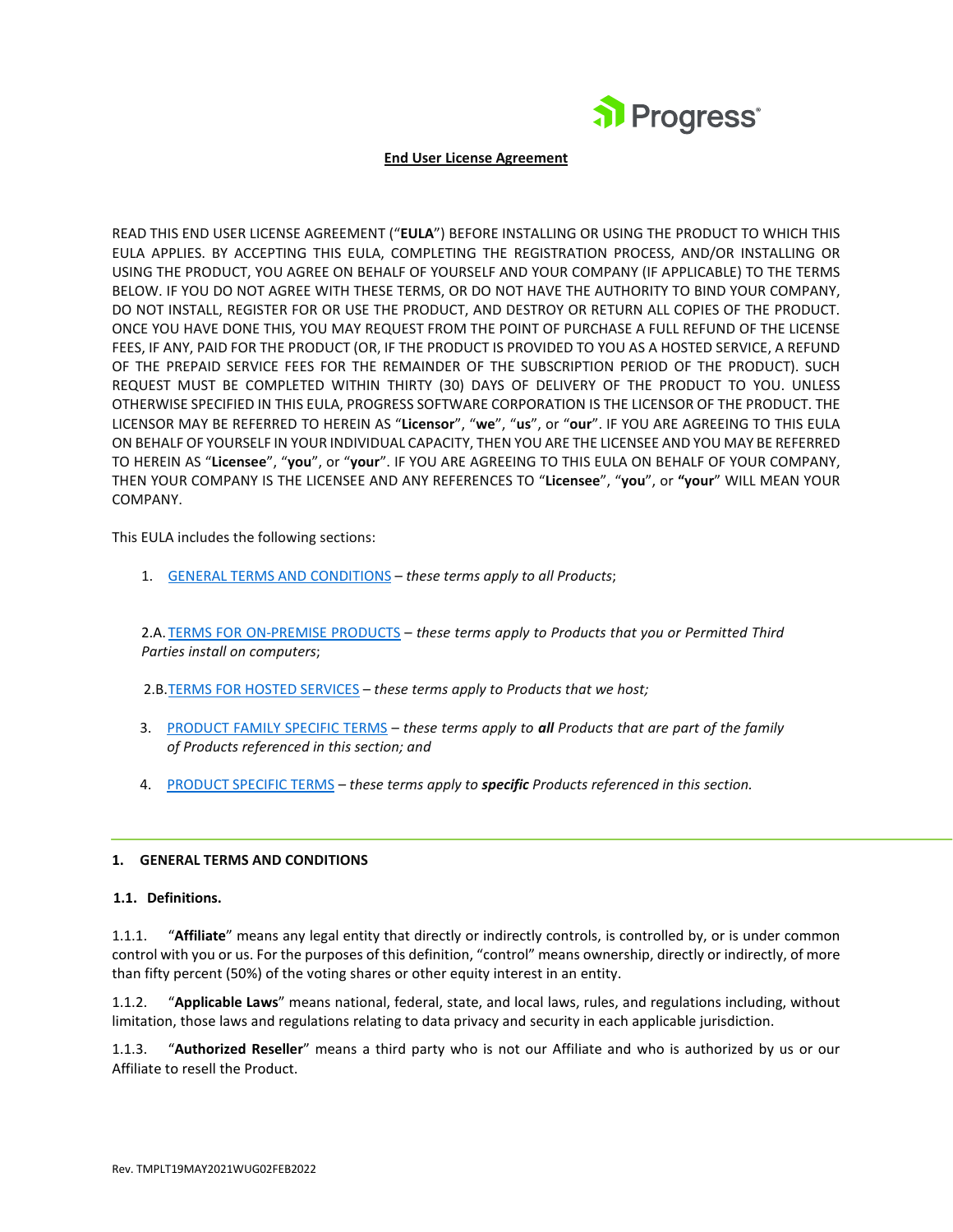1.1.4. "**Authorized User**" means you, your employee or a third-party consultant or agent that you authorize to use the Product for your benefit in accordance with section 1.2.3 (Third Party Use).

1.1.5. "**Documentation**" means any technical instructions or materials describing the operation of the Product made available to you (electronically or otherwise) by us for use with the Product, expressly excluding any user blogs, reviews or forums.

1.1.6. "**Hosted Services**" means computer software program(s), content and related services provided by us on a software-as-a-service basis through computers we or our Affiliates or our respective contractors (including cloud infrastructure suppliers) control.

1.1.7. "**Intellectual Property Rights**" means any and all current and future (a) rights associated with works of authorship, including copyrights, mask work rights, and moral rights; (b) trademark or service mark rights; (c) trade secret rights; (d) patents, patent rights, and industrial property rights; (e) layout design rights, design rights, and other proprietary rights of every kind and nature other than trademarks, service marks, trade dress, and similar rights; and (f) registrations, applications, renewals, extensions, or reissues of any of (a) to (e) , in each case, in any jurisdiction throughout the world.

1.1.8. "**On-Premise Product(s)**" means computer software program(s) provided to you to download, install and use on computer(s) controlled directly or indirectly by you.

1.1.9. "**Order**" means a written or electronic order document entered into between you and us (or our Affiliate or an Authorized Reseller) for the Product. Unless an Order says something different, each Order will be governed by the terms of this EULA and include the name of the Product being licensed and any usage limitations, applicable fees, and any other details related to the transaction.

1.1.10. "**Our Technology**" means any software, code, tools, libraries, scripts, application programming interfaces, templates, algorithms, data science recipes (including any source code for data science recipes and any modifications to such source code), data science workflows, user interfaces, links, proprietary methods and systems, know-how, trade secrets, techniques, designs, inventions, and other tangible or intangible technical material, information and works of authorship underlying or otherwise used to make available the Product, including, without limitation, all Intellectual Property Rights therein and thereto.

1.1.11. "**Permitted Third Party**" has the meaning given in section 1.2.3 (Third Party Use).

1.1.12. "**Product**" means the On-Premise Product(s) or Hosted Services, as applicable, identified in an Order, and any Updates.

1.1.13. "**Update**" means any update, enhancement, error correction, modification or new release to the Product that we make available to you.

1.2. **General License Terms, Restrictions and Order of Precedence.**

1.2.1. **General License Terms**. The Product is licensed, not sold, to you by us under the terms of this EULA and the Order. The scope of license granted by us to you for the Product is set out in section 3 (Product Family Specific Terms) and section 4 (Product Specific Terms).

1.2.2. **Authorized Users**. Anything your Authorized Users do or fail to do will be considered your act or omission, and you accept full responsibility for any such act or omission to the extent you would be liable if it were your act or omission.

1.2.3. **Third Party Use**. You may allow your agents, contractors and outsourcing service providers (each a "**Permitted Third Party**") to use the Product(s) licensed to you hereunder solely for your benefit in accordance with the terms of this EULA and you are responsible for any such Permitted Third Party's compliance with this EULA in such use. Any breach by any Permitted Third Party of the terms of this EULA will be considered your breach.

1.2.4. **Restrictions**. Except as otherwise expressly permitted in this EULA, you will not (and will not allow any of your Affiliates or any third party to):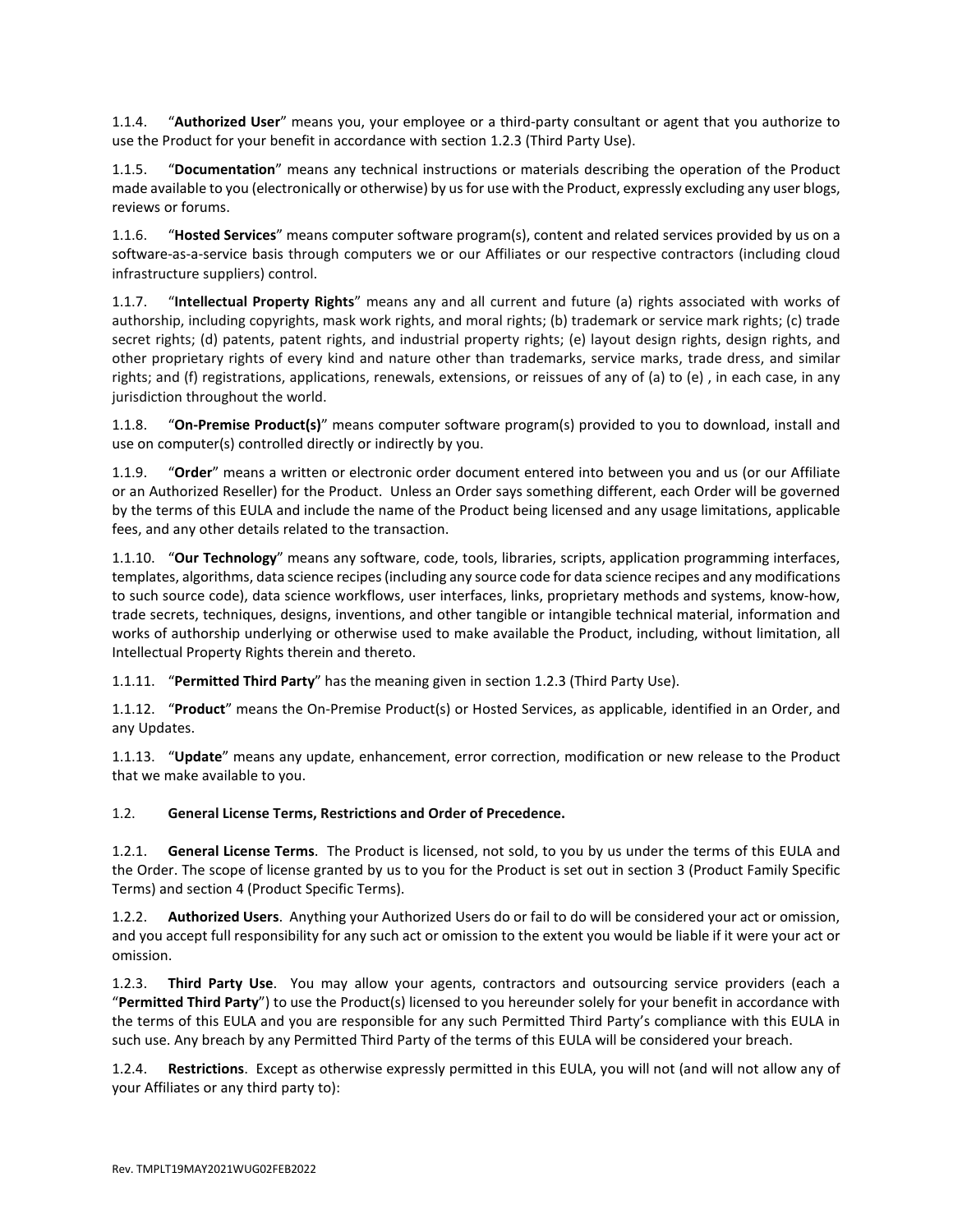(a) copy, modify, adapt, translate, or otherwise create derivative works of the Product, Documentation, or any software, services, or other technology of third party vendor(s) or hosting provider(s) that we or our Affiliate engage;

(b) disassemble, decompile or "unlock", decode or otherwise reverse translate or engineer, or attempt in any manner to reconstruct or discover the source code or underlying structure, ideas, or algorithms of the Product except as expressly permitted by law in effect in the jurisdiction in which you are located;

(c) rent, lease, sell, distribute, pledge, assign, sublicense or otherwise transfer or encumber rights to the Product;

(d) make the Product available on a timesharing or service bureau basis or otherwise allow any third party to use or access the Product;

(e) remove or modify any proprietary notices, legends, or labels on the Product or Documentation;

(f) use or access the Product in a manner that: (i) violates any Applicable Laws; (ii) violates the rights of any third party; (iii) purports to subject us or our Affiliates to any other obligations; (iv) could be fraudulent; or (v) is not permitted under this EULA;

(g) use the Product to develop, test, support or market products that are competitive with and/or provide similar functionality to the Product; or

(h) permit your Affiliates to access or use the Product unless specifically authorized elsewhere in this EULA or the Order.

1.2.5. **Limitations on Evaluation or Trial Licenses.** If the Product is licensed to you on an evaluation or trial basis, then you may use the Product only for such purposes until the earlier of: (a) the end of the evaluation period, if any, specified in the Order, this EULA or otherwise communicated by us to you at the time of delivery; or (b) the start date of a paid for license to the Product; or (c) termination in accordance with the terms of this EULA. You may not extend the evaluation period by uninstalling and re-installing the Product(s) or by any other means other than our written consent. You must not use the Product in a production environment. You will be required to pay for a license for the Product at our then applicable license price if you continue to use the Product, whether in a production or non-production environment, after the evaluation license expires or terminates, and the terms and conditions of the EULA in effect at that time will apply to your continued use of the Product. A Product licensed to you on an evaluation or trial basis may be subject to one or more usage limits specified in section 3 (Product Family Specific Terms), section 4 (Product Specific Terms), the Order or otherwise communicated at the time of delivery (including posting of such limits at the location where you download the Product for evaluation). We may, at our sole discretion, decide whether to offer any maintenance and support for the Product during the evaluation period, and to include any conditions or limits on such maintenance and support. You may not circumvent any technical limitations included in the Product licensed to you on an evaluation or trial basis.

1.2.6. **Redistribution**. If the Order or section 3 (Product Family Specific Terms) or section 4 (Product Specific Terms) grants you the express right to redistribute or offer access to all or a portion of the Product ("**Redistributables**"), then, in conjunction with any such grant, you must comply with any limitations or requirements specified in the Order, section 3 (Product Family Specific Terms) or section 4 (Product Specific Terms), as applicable, and you must distribute or offer access to the Redistributables subject to a license agreement or terms of use between you and each third party receiving or accessing the Redistributables ("**your customer**") that: (a) protects our interests consistent with the terms contained in this EULA, (b) prohibits your customer from any further distribution of the Redistributables (unless expressly permitted pursuant to section 3 (Product Family Specific Terms) or section 4 (Product Specific Terms)), (c) includes a limitation of damages clause that, to the maximum extent permitted by applicable law, disclaims on behalf of us, our Affiliates or our or their respective licensors, suppliers or Authorized Resellers, liability for any and all damages, whether direct, special, incidental or consequential damages, (d) contains terms substantially similar to those in subparts (a) through (g) of section 1.2.4 (Restrictions), section 1.5.1 (Export Compliance) and section 1.5.2 (U.S. Government Customers), and (e) includes a notice substantially similar to section 1.2.7 (Third Party Notices).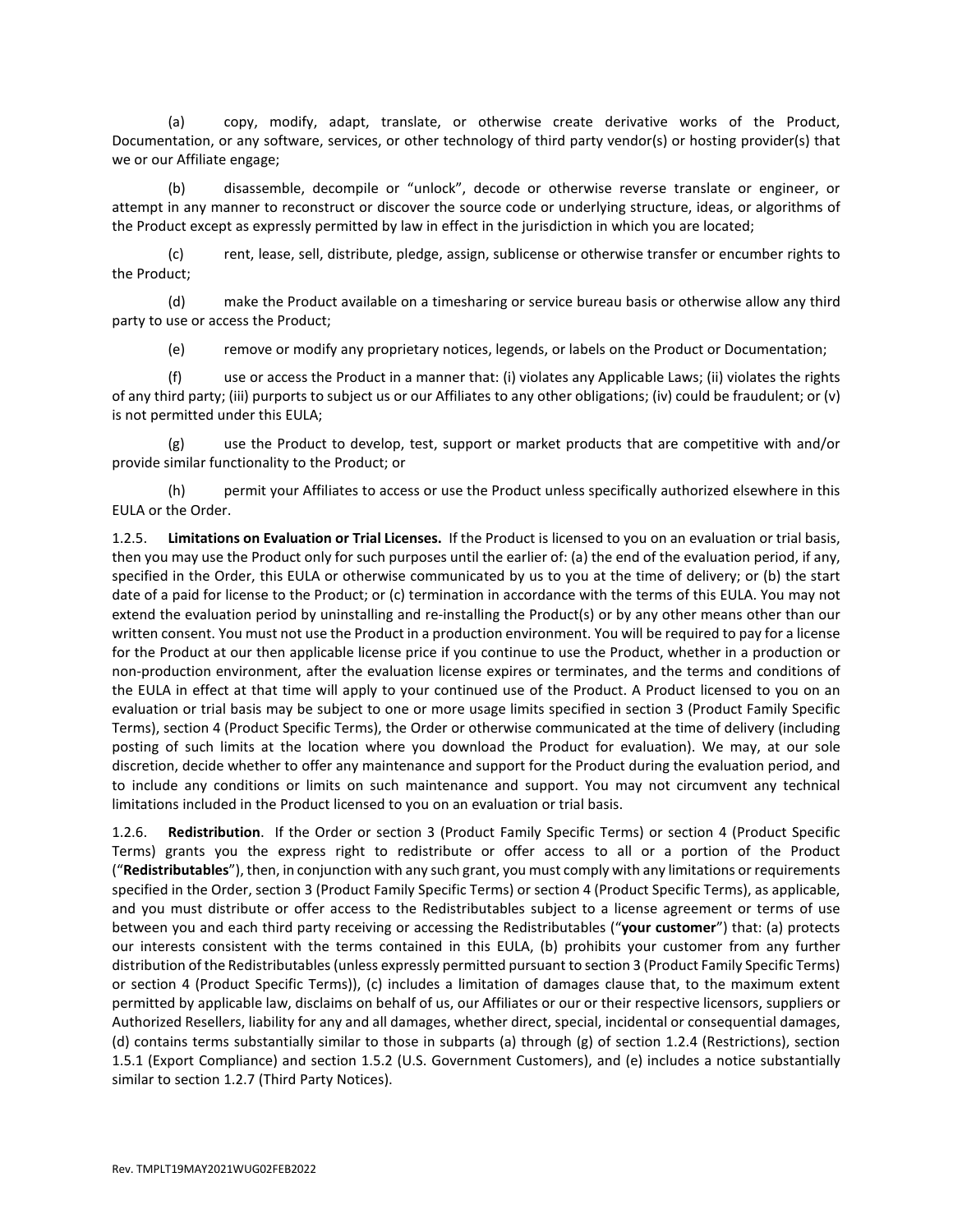1.2.7. **Third Party Notices**. The Product may contain or be accompanied by certain third-party components which are subject to additional restrictions. These components, are identified in, and subject to, special license terms and conditions which, in the case of On-Premise Product(s), are set out in the "readme.txt" file, the "notices.txt" file, or the "Third Party Software" file accompanying the Product or portions thereof, and in the case of Hosted Services, are set out in the third-party license agreement or notices that comes with the third-party component or is otherwise provided on the web page on which such third-party component is made available ("**Special Notices**"). The Special Notices include important licensing and warranty information and disclaimers. Unless otherwise expressly stated for a given third-party component, all such third-party components may be used solely in connection with the use of the Product subject to and in accordance with the terms and conditions of this EULA and the Special Notices. In the event of conflict between the Special Notices and the other portions of this EULA, the Special Notices will take precedence (but solely with respect to the third-party component(s) to which the Special Notice relates).

1.2.8. **Order of Precedence between EULA and Order**. If there is any conflict between the terms and conditions in the Order and the terms and conditions of this EULA, or if the Order changes any of the terms of this EULA, the terms and conditions of the Order will apply, except if the Order is between you and an Authorized Reseller, or the Order is issued/generated by you. In the case where the Order is between you and an Authorized Reseller, the terms of the Order will apply subject to the following: (a) any terms and conditions in the Order imposing obligations on the Authorized Reseller that are in addition to or different from the obligations we have to you pursuant to this EULA will be born solely by the Authorized Reseller and our obligations to you and limits on our liability will be governed solely by the terms and conditions of this EULA and (b) any terms and conditions that conflict with or would otherwise alter any of the following under this EULA will have no effect unless expressly agreed to in a written instrument executed by us: our ownership rights, yours and our confidentiality obligations, your export compliance obligations, limitations on your rights as a U.S. Government customer (if applicable), our audit rights, restrictions on your right to assign or governing law and jurisdiction. In cases where the Order is issued/generated by you, the terms and conditions of Section 1.18.2. of this EULA, governing a purchase order or other document you supply in connection with this EULA, shall apply to such Order.

1.2.9. **Order of Precedence within EULA**. If there is any conflict among the terms and conditions of this EULA, or if a section changes the terms of another section within this EULA, the order of precedence will be as follows: first, section 4 (Product Specific Terms) (if any); second, section 3 (Product Family Specific Terms) (if any); third, section 2.A (Terms for On-Premise Products) and/or section 2.B (Terms for Hosted Services), as applicable; and fourth and finally, section 1 (General Terms and Conditions).

### **1.3. License Types.**

1.3.1. **Overview of License Types**. The license type for the Product will, unless otherwise specified in this EULA, be one of the following license types: perpetual, term or subscription. This will be confirmed in the Order or will be the default license type listed in section 3 (Product Family Specific Terms) or section 4 (Product Specific Terms).

1.3.2. **Perpetual License Type**. Your license to use the Product will continue in perpetuity unless earlier terminated in accordance with the terms of this EULA.

1.3.3. **Term License Type**. Your license to use the Product will continue until the expiration of the term identified in the Order unless earlier terminated in accordance with the terms of this EULA. If we continue to make the Product generally available to our customers, you may purchase a new term license for the Product from us or our Authorized Reseller.

1.3.4. **Subscription License Type**. Your license to use the Product will continue until the expiration of the subscription period identified in the Order unless earlier terminated in accordance with the terms of this EULA. The procedure for renewing your license to the Product is set out in section 3 (Product Family Specific Terms) or section 4 (Product Specific Terms). If you upgrade your subscription to the Product, the upgrade will take effect immediately and you will be charged and must pay the applicable fee, and the term of your then-current subscription period may be extended, as described at the time you upgrade. You may not downgrade a subscription to the Product.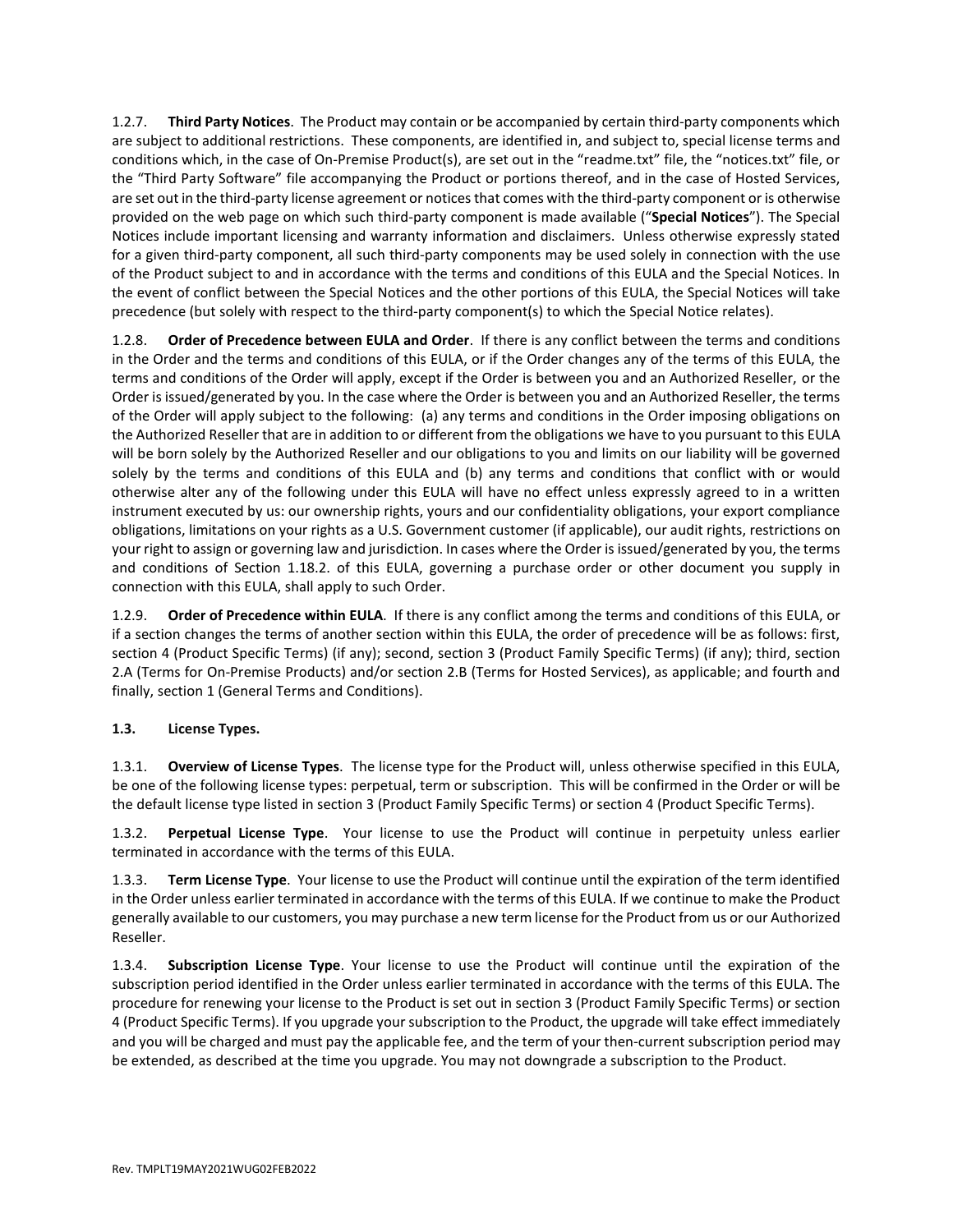1.4. **Our Business Principles.** We will apply the principles set out in our Code of Conduct and Business Ethics (published on our website a[t http://investors.progress.com/governance.cfm\)](http://investors.progress.com/governance.cfm) in our performance under this EULA.

## **1.5. Export Compliance and U.S. Government Customers.**

1.5.1. **Export Compliance**. Export laws and regulations of the United States and any other relevant local export laws and regulations apply to the Products. You agree that such export control laws, including, without limitation, the U.S. Export Administration Act and its associated regulations, govern your use of the Product (including technical data), and you agree to comply with all such export laws and regulations (including "deemed export" and "deemed re-export" regulations). You agree that no data, information and/or Product (or direct product thereof) will be exported, directly or indirectly, in violation of these laws, or will be used for any purpose prohibited by these laws including, without limitation, nuclear, chemical, or biological weapons proliferation, or development of missile technology.

1.5.2. **U.S. Government Customers**. If the Product is being acquired by or on behalf of the U.S. Government or by a U.S. Government prime contractor or subcontractor (at any tier), then the U.S. Government's rights in the Product will be only as set out herein. The Product and Documentation are "commercial items" as that term is defined at 48 C.F.R. 2.101, consisting of "commercial computer software" and "commercial software documentation" as such terms are used in 48 C.F.R. 12.212. Consistent with 48 C.F.R. 12.212 and 48 C.F.R. 227.7202- 1 through 227.7202-4, all U.S. Government end users acquire the Product and such Documentation with only those rights set out herein.

## 1.6. **IP Ownership and Feedback.**

1.6.1. **IP Ownership**. The Product**,** Our Technology, Documentation, and all other current or future intellectual property developed by us or our Affiliates, and all worldwide Intellectual Property Rights in each of the foregoing and all Updates, upgrades, enhancements, new versions, releases, corrections, and other modifications thereto and derivative works thereof, are the exclusive property of us or our Affiliates or our or their licensors or suppliers. Except for the rights and licenses expressly granted herein, all such rights are reserved by us and our Affiliates and our or their licensors and suppliers. All title and Intellectual Property Rights in and to the content that may be accessed through use of the Product is the property of the respective content owner and may be protected by applicable copyright or other intellectual property laws and treaties. This EULA grants you no rights to use such content.

Feedback. If you provide us any ideas, thoughts, criticisms, suggested improvements or other feedback related to Our Technology (collectively "Feedback") you own the Feedback and you grant to us a worldwide, royaltyfree, fully paid, perpetual, irrevocable license to use, reproduce, modify, translate, distribute, perform, display, import, sell, license, offer for sale, make, have made and otherwise exploit the Feedback in any form, media, or technology, whether now known or hereafter developed, and to allow others to do the same without restriction or obligation of any kind, on account of confidential information, intellectual property rights or otherwise, and may incorporate into our products or services any service, product, technology, enhancement, documentation or other development ("Improvement") incorporating or derived from any Feedback with no obligation to license or to make available the Improvement to you or any other person or entity. This is true whether you provide the Feedback through use of the Product or through any other method of communication with us, unless we have entered into a separate agreement with you that provides otherwise.

# **1.7. Maintenance.**

**1.7.1. Our Maintenance and Support Policies**. If we offer and you purchase maintenance and support for the Product, then it will be provided in accordance with our then current maintenance and support policies for the applicable Product in effect at the time of purchase. You may access our maintenance and support policies by clicking on the applicable Product family link located a[t https://www.progress.com/support.](https://www.progress.com/support) 

1.7.2. **Maintenance and Support for Perpetual or Term License Types**. For Perpetual and Term License Types, unless otherwise expressly stated by us in the Order, first year annual maintenance and support (if offered by us) is required for the Product and starts on the date the Product is delivered. Thereafter, you may choose to purchase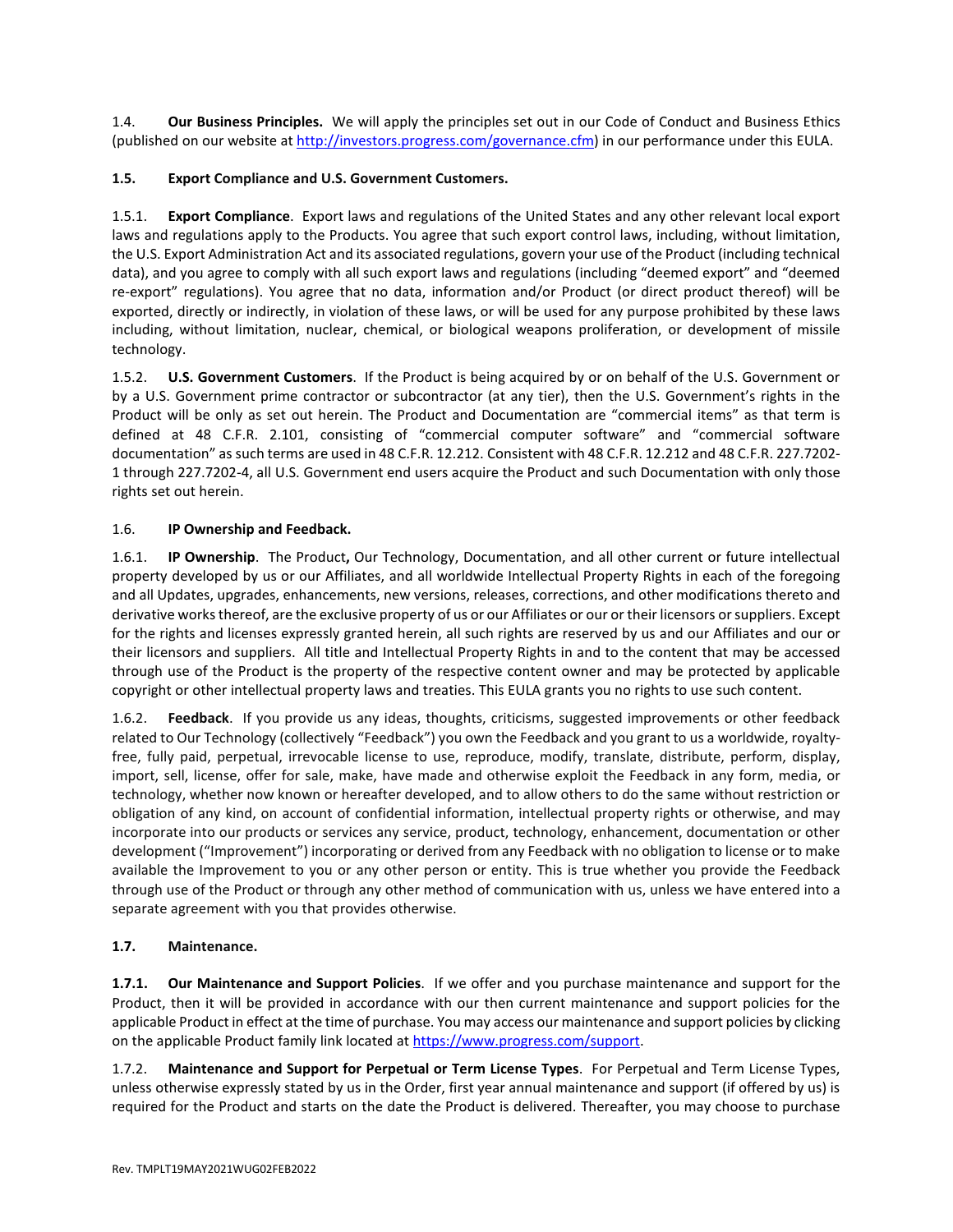annual maintenance and support (if offered by us). If you do not purchase renewal maintenance and support services for a Product, then you will not receive any maintenance and support services for that Product and will have no entitlement to any benefits of maintenance and support services including, bug fixes, patches, upgrades, enhancements, new releases or technical support. If you want to reinstate lapsed maintenance and support services on a Product, and we offer reinstatement to our customers, then you may re-instate maintenance and support services by paying the then-current fee, plus a reinstatement fee for the lapsed maintenance and support period in accordance with our maintenance and support reinstatement policies then in effect.

1.7.3. **Maintenance and Support for Subscription License Type**. If the license type for the Product licensed to you is the subscription license type, then maintenance and support (if offered by us) is included in the subscription fees for each subscription period.

## **1.8. Fees and Taxes.**

1.8.1. **Payment Terms and Taxes**. All fees payable to us are payable in the currency specified in the Order, or if no currency is specified, in United States Dollars, are due within 30 days from the invoice date and, except as otherwise expressly specified herein, are non-cancellable and non-refundable. We may charge you interest at a rate of 1.5% per month (or the highest rate permitted by law, if less) on all overdue payments. You agree to pay any sales, value-added or other similar taxes imposed by applicable law that we must pay on such fees, except those based on our income. Invoices may be issued by our Affiliate. If you and we agree that you will pay by credit card, you will provide us with valid and updated credit card information and you authorize us to store such information and bill such credit card for all fees applicable: (a) at the time that you order the Product and (b) at the time of any renewal or upgrade.

1.8.2. **Fees for Renewal Subscription Licenses**. If the license type for the Product licensed to you is the Subscription License Type then each renewal subscription will be calculated at the then-current price offered for the Product at the time of renewal.

1.8.3. **Fees for Renewal Maintenance Terms**. If the license type for the Product licensed to you is a Perpetual license or Term license, then, unless otherwise specified in the Order or in section 3 (Product Family Specific Terms) or section 4 (Product-Specific Terms), the fee for an optional annual renewal maintenance and support term for the Product will be calculated based on the annual rate applicable for the initial maintenance and support term or immediately preceding renewal maintenance and support term, whichever is applicable, plus a rate increase, if applicable, calculated at the lesser of any standard price increase or CPI (or equivalent index) after applying any increases as a consequence of our Lifetime Support policy, if applicable.

1.8.4. **Orders between You and Our Authorized Reseller**. Notwithstanding the above terms of this section 1.8 (Fees and Taxes), if you purchased your license to the Product and/or maintenance and support from an Authorized Reseller, then the fees will be set out in the Order between you and the Authorized Reseller. The Authorized Reseller may be responsible for billing and/or collecting payment from you and if so, the billing and collection terms agreed to between you and the Authorized Reseller may differ from the terms set out in this section 1.8 (Fees and Taxes).

**1.8.5. No Reliance on Future Availability of any Product or Update**. You agree that you have not relied on the future availability of any Product or Updates in your purchasing decision or in entering into the payment obligations in your Order.

# **1.9. Warranties.**

1.9.1. **Authority**. Each party represents and warrants that it has the legal power and authority to enter into this EULA.

1.9.2. **Product Compliance with Documentation**. We warrant to you that, for six (6) months from delivery (in the case of an On-Premise Product) or for the duration of the license (in the case of a Hosted Service), the Product will comply with the applicable Documentation in all material respects. Your exclusive remedy, and our sole liability, with respect to any breach of this warranty will be for us to use commercially reasonable efforts to promptly correct the non-compliance (provided that you notify us in writing within the warranty period and allow us a reasonable cure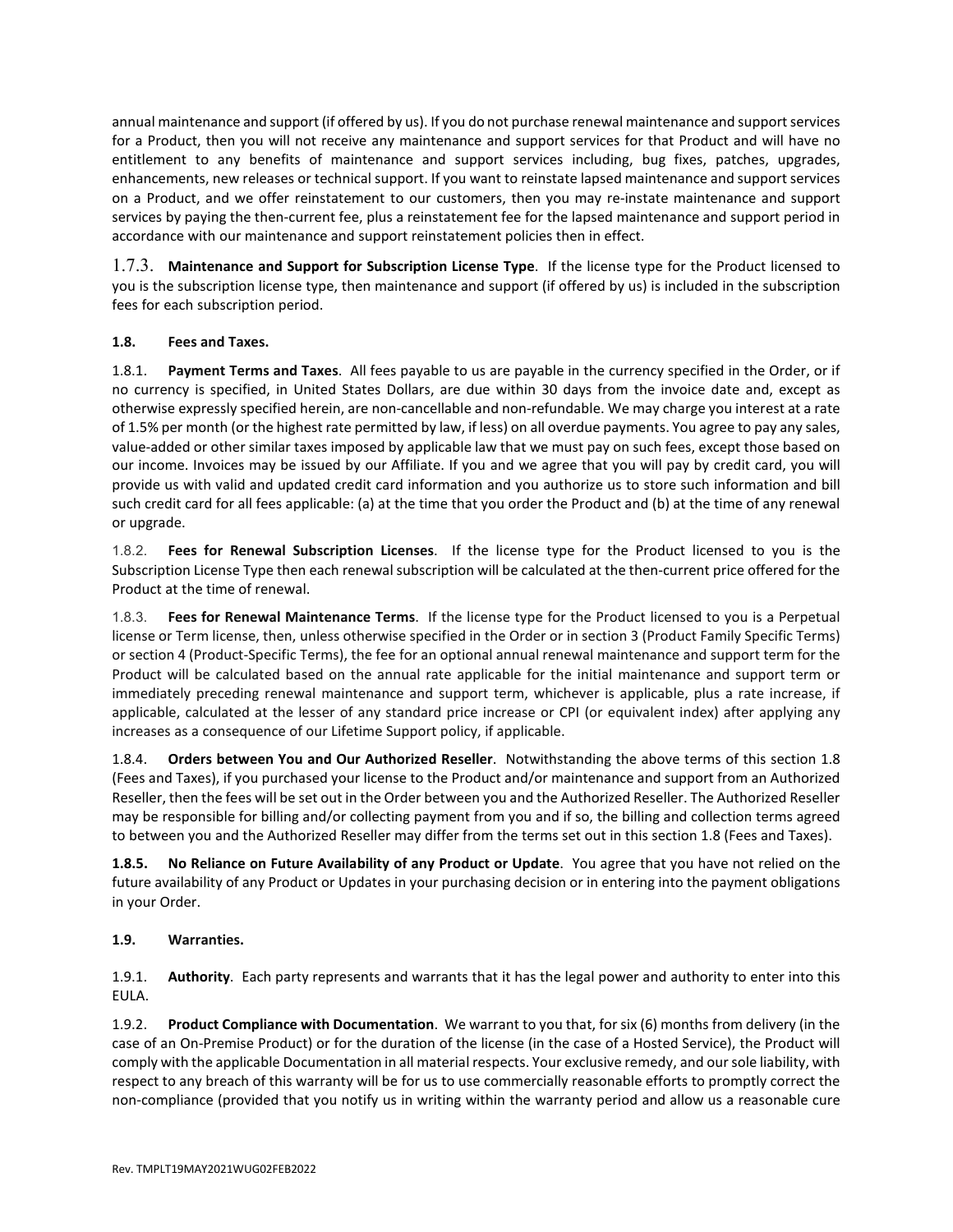period). If we, at our discretion, reasonably determine that correction is not economically or technically feasible, we may terminate your license to the Product and provide you a full refund of the fees paid to us with respect to the Product (in the case of an On-Premise Product) or a refund of the prepaid fees for the unused portion of the license period (in the case of a Hosted Service). Delivery of additional copies of, or Updates to, the Product will not restart or otherwise affect the warranty period.

1.9.3. **Warranty Exclusions**. The warranty specified in section 1.9.2 (Product Compliance with Documentation) does not cover any Product provided on an unpaid evaluation or trial basis, or defects to the Product due to accident, abuse, service, alteration, modification or improper installation or configuration by you, your Affiliates, your or their personnel or any third party not engaged by us.

1.9.4. **Warranty Disclaimers**. EXCEPT FOR THE WARRANTIES EXPRESSLY STATED IN THIS SECTION 1.9 OR THE ADDITIONAL WARRANTIES (IF ANY) EXPRESSLY STATED IN SECTION 3 (PRODUCT FAMILY SPECIFIC TERMS) OR SECTION 4 (PRODUCT SPECIFIC TERMS), THE PRODUCT, DOCUMENTATION AND OUR TECHNOLOGY ARE PROVIDED "AS IS", WITH ALL FAULTS, AND WE DISCLAIM ALL WARRANTIES, EXPRESS OR IMPLIED, INCLUDING, BUT NOT LIMITED TO, WARRANTIES OF MERCHANTABILITY, FITNESS FOR A PARTICULAR PURPOSE, TITLE, NONINFRINGEMENT, AVAILABILITY, ERROR-FREE OR UNINTERRUPTED OPERATION, AND ANY WARRANTIES ARISING FROM COURSE OF DEALING, COURSE OF PERFORMANCE, OR USAGE OF TRADE. TO THE EXTENT THAT WE MAY NOT AS A MATTER OF APPLICABLE LAW DISCLAIM ANY IMPLIED WARRANTY, THE SCOPE AND DURATION OF SUCH WARRANTY WILL BE THE MINIMUM PERMITTED UNDER APPLICABLE LAW.

#### **1.10. Indemnification.**

#### 1.10.1. **Our Indemnification Obligation**.

1.10.1.1.**Intellectual Property Infringement**. We will defend you, and your officers, directors, employees, and agents from and against any and all third party claims, lawsuits, and proceedings alleging that your use of the Product, in accordance with the terms and conditions of this EULA, constitutes a direct infringement or misappropriation of such third party's patent, copyright or trade secret rights (the "**IP Claim**"), and we will indemnify you for damages finally awarded against you by a court of competent jurisdiction with respect to the IP Claim.

1.10.1.2.**Exceptions**. We will not indemnify you to the extent that the alleged infringement or misappropriation results from (a) use of the Product in combination with any other software or item not supplied by us; (b) failure to promptly implement an Update provided by us pursuant to 1.10.1.3 (Our Options); (c) modification of the Product not made or provided by us; or (d) use of the Product in a manner not permitted by this EULA. We also will not indemnify you if we notify you of our decision to terminate this EULA, and the license to the Product granted hereunder, in accordance with section 1.10.1.3 (Our Options) and you have not ceased all use of the Product within thirty (30) days of such notification.

1.10.1.3.**Our Options**. If a final injunction is, or we reasonably believe that it could be, obtained against your use of the Product, or if in our opinion the Product is likely to become the subject of a successful claim of infringement, we may, at our option and expense, (a) replace or modify the Product so that it becomes non-infringing (provided that the functionality is substantially equivalent), (b) obtain for you a license to continue to use the Product, or (c) if neither (a) nor (b) are reasonably practicable, terminate this EULA on thirty (30) days' notice and, if the Product was licensed to you on a Perpetual License or Term License basis, refund to you the license fee paid to us for the Product less an amount for depreciation determined on a straight-line five year (or actual term if shorter) depreciation basis with a commencement date as of the date of delivery of the Product, or if the Product was licensed to you on a Subscription License basis, refund to you the unused portion of the fees paid in advance to us for the then-current subscription period for the Product. THE INDEMNIFICATION PROVISIONS SET OUT IN THIS SECTION 1.10.1 STATE OUR ENTIRE LIABILITY AND YOUR SOLE AND EXCLUSIVE REMEDY WITH RESPECT TO ANY INFRINGEMENT OR ALLEGED INFRINGEMENT BY US OF ANY INTELLECTUAL PROPERTY RIGHTS OR PROPRIETARY RIGHTS IN RESPECT OF THE PRODUCT OR ITS USE.

#### 1.10.2. **Your Indemnification Obligation**.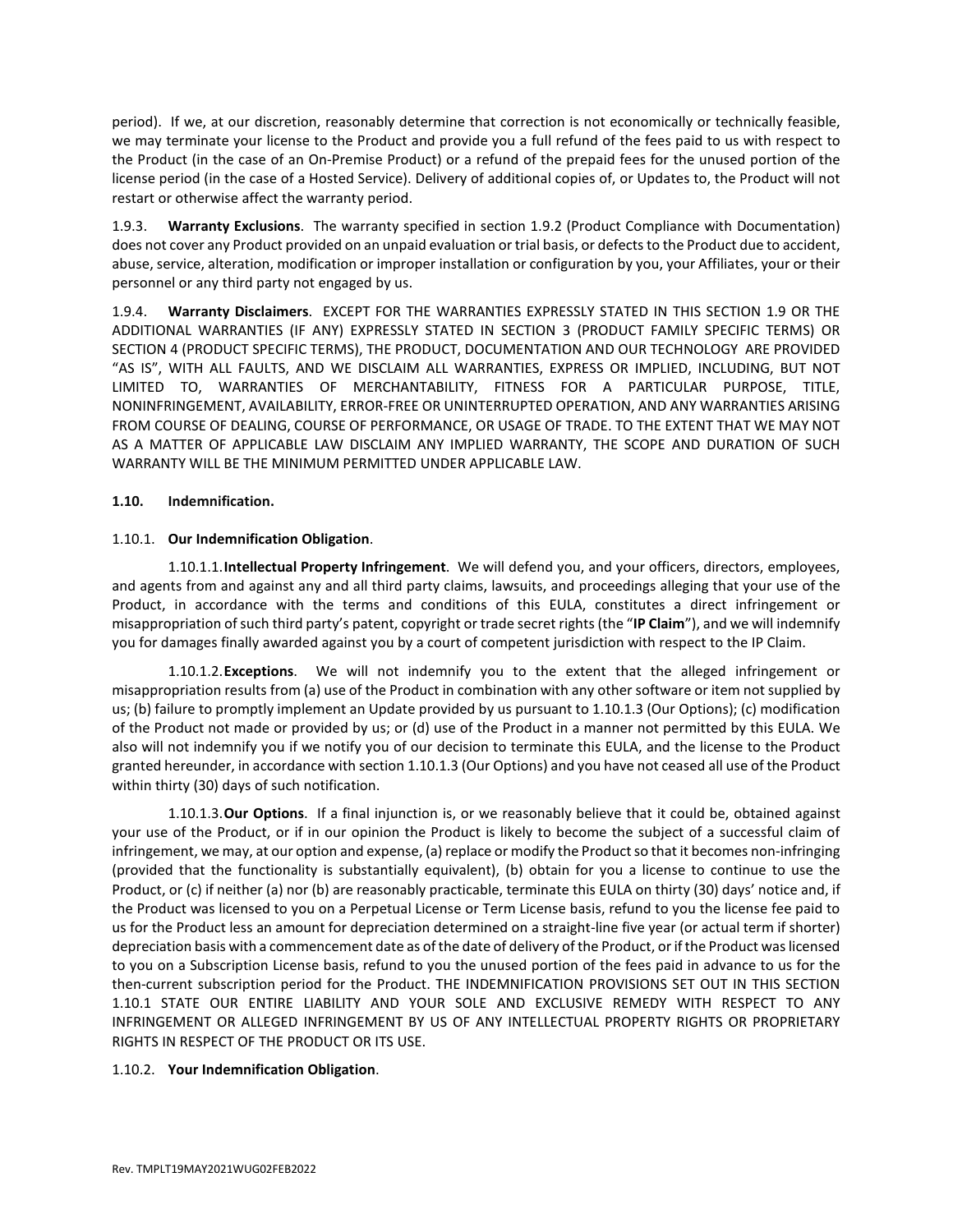1.10.2.1.**Indemnification for Third Party-Claims**. To the extent permitted by applicable law, you will defend us and our Affiliates, and our and their respective officers, directors, employees, and agents from and against any and all third party claims, lawsuits, and proceedings that arise or result from (a) your breach of this EULA, (b) your use, distribution and/or licensing of the Redistributables, if applicable, except to the extent it arises from an IP Claim covered under section 1.10.1 above, or (c) your failure or alleged failure to comply with Applicable Laws or any violation of a third party's rights in connection with your use of the Product (each a "**Third-Party Claim**" and collectively "**Third-Party Claims**") and you will indemnify for damages finally awarded by a court of competent jurisdiction with respect to any Third-Party Claim.

1.10.3. **Control of the Defense or Settlement**. For any indemnification obligation covered in section 1.10.1,"**Indemnifying Party**" means us, "**Indemnified Party**" means you, and "**Claim**" means an IP Claim. For any indemnification obligation covered in section 1.10.2, "**Indemnifying Party**" means you, "**Indemnified Party**" means us, and "**Claim**" means a Third-Party Claim. The Indemnified Party must provide the Indemnifying Party with prompt written notice of a Claim; however, the Indemnified Party's failure to provide or delay in providing such notice will not relieve the Indemnifying Party of its obligations under this section except to the extent the Indemnifying Party is prejudiced by the Indemnified Party's failure or delay. The Indemnified Party will give the Indemnifying Party full control of the defense and settlement of the Claim as long as such settlement does not include a financial obligation on or admission of liability by the Indemnified Party. If the Indemnified Party does not do so, then the Indemnified Party waives the Indemnifying Party's indemnification obligations under section 1.10.1 or 1.10.2, as applicable. The Indemnified Party will reasonably cooperate in the defense of the Claim and may appear, at its own expense, through counsel reasonably acceptable to the Indemnifying Party.

## **1.11. Confidentiality.**

1.11.1. **Confidentiality Obligations**. Except as otherwise provided herein, each party agrees to retain in confidence all information and know-how transmitted or disclosed to the other that the disclosing party has identified as being proprietary and/or confidential or should reasonably be understood to be confidential given the nature of the information and the circumstances surrounding its disclosure, and agrees to make no use of such information and know-how except under the terms of this EULA. However, neither party will have an obligation to maintain the confidentiality of information that (a) it received rightfully from a third party without an obligation to maintain such information in confidence; (b) was known to the receiving party prior to its disclosure by the disclosing party; (c) is or becomes a matter of public knowledge through no fault of the receiving party; or (d) is independently developed by the receiving party without use of the confidential information of the disclosing party. Further, either party may disclose confidential information of the other party as required by governmental or judicial order, provided such party gives the other party prompt written notice prior to such disclosure (unless such prior notice is not permitted by applicable law) and complies with any protective order (or equivalent) imposed on such disclosure. You will treat any source code for the Product as our confidential information and will not disclose, disseminate or distribute such materials to any third party without our prior written permission. Each party's obligations under this section 1.11 will apply during the term of this EULA and for five (5) years following termination of this EULA, provided, however, that (i) obligations with respect to source code will survive forever and (ii) trade secrets will be maintained as such until they fall into the public domain.

1.11.2. **Product Benchmark Results**. You acknowledge that any benchmark results pertaining to the Product are our confidential information and may not be disclosed or published without our prior written consent. This provision applies regardless of whether the benchmark tests are conducted by you or us.

1.11.3. **Remedies for Breach of Confidentiality Obligations**. Each party acknowledges that in the event of a breach or threat of breach of this section 1.11, money damages will not be adequate. Therefore, in addition to any other legal or equitable remedies, the non-breaching party will be entitled to seek injunctive or similar equitable relief against such breach or threat of breach without proof of actual injury and without posting of a bond.

### **1.12. Data Collection and Personal Data.**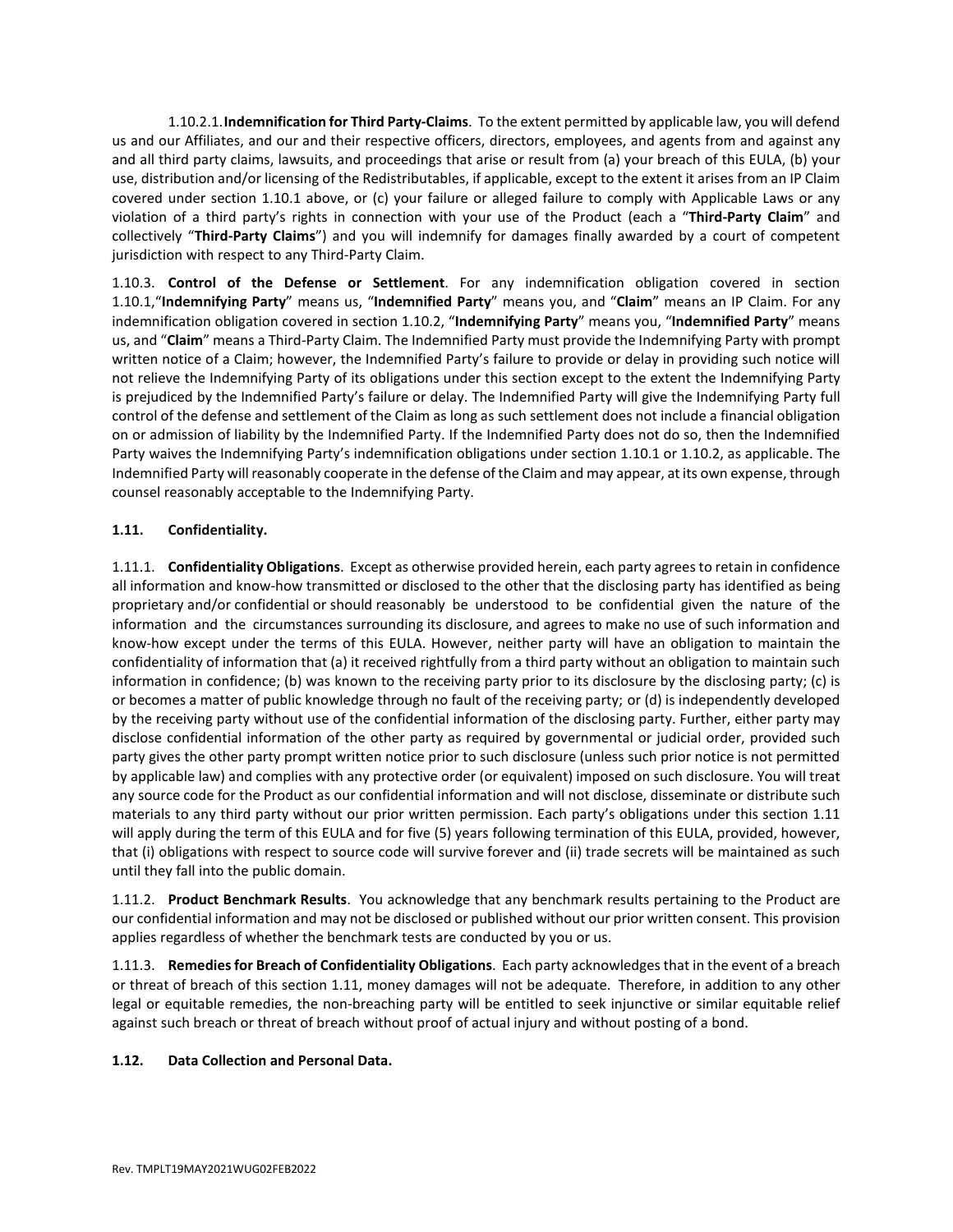1.12.1. **Data Collection through use of the Product**. THE PRODUCT MAY INCLUDE FEATURE(S) THAT (A) GATHER PRODUCT ACTIVATION, USAGE AND/OR ENVIRONMENT INFORMATION, (B) IDENTIFY TRENDS AND/OR BUGS, (C) COLLECT USAGE STATISTICS, AND/OR (D) TRACK OTHER DATA RELATED TO YOUR USE OF THE PRODUCT, AS FURTHER DESCRIBED IN THE CURRENT VERSION OF OUR PRIVACY POLICY AVAILABLE AT [https://www.progress.com/legal/privacy-policy.](https://www.progress.com/legal/privacy-policy) BY YOUR ACCEPTANCE OF THE TERMS OF THIS EULA AND/OR USE OF THE PRODUCT, YOU AUTHORIZE THE COLLECTION, USE AND DISCLOSURE OF THIS DATA FOR THE PURPOSES PROVIDED FOR IN THIS EULA AND/OR THE PRIVACY POLICY.

1.12.2. **Additional Data Collection Terms**. Depending on the Product licensed to you, this EULA may contain additional data collection terms in section 3 (Product Family Specific Terms) or section 4 (Product Specific Terms) and/or, if we are hosting the Product, in section 2.B (Terms for Hosted Services).

1.12.3. **Your Personal Data**. If you determine that you will be supplying us with your Personal Data (as defined in the Data Processing Addendum referenced below) for us to process on your behalf, in the provision of maintenance and support services or hosting services (if the Product licensed to you is a Hosted Service) or during the course of any audits we conduct pursuant to section 1.14 (Audit), you may submit a written request at privacy@progress.com for the mutual execution of a Data Processing Addendum substantially in the form we make available at <https://www.progress.com/docs/default-source/progress-software/data-processing-addendum.pdf> and we will enter into such Data Processing Addendum with you. To the extent there is any conflict between this EULA and such Data Processing Addendum, the Data Processing Addendum will prevail with respect to our handling and processing of your Personal Data.

## **1.13. Limitation of Liability and Disclaimer of Certain Types of Damages.**

**1.13.1. Limitation of Liability**. EXCEPT FOR A PARTY'S INDEMNIFICATION OBLIGATIONS SET OUT IN THIS EULA OR A PARTY'S BREACH OF ITS CONFIDENTIALITY OBLIGATIONS PURSUANT TO SECTION 1.11 (CONFIDENTIALITY), OR YOUR MATERIAL VIOLATION OF OUR INTELLECTUAL PROPERTY RIGHTS OR OF THE LICENSE RESTRICTIONS SET OUT IN THIS EULA, TO THE EXTENT PERMITTED BY APPLICABLE LAW, IN NO EVENT WILL EITHER PARTY'S LIABILITY FOR ALL COSTS, DAMAGES, AND EXPENSES ARISING OUT OF OR RELATED TO THIS EULA WHETHER BASED UPON WARRANTY, CONTRACT, TORT (INCLUDING NEGLIGENCE), STRICT LIABILITY OR OTHERWISE AT LAW EXCEED, IN THE AGGREGATE, THE FEES PAID TO US FOR THE PRODUCT AND/OR SERVICE THAT IS THE SUBJECT OF THE CLAIM, PROVIDED, HOWEVER, THAT IF THE FEES PAID FOR SUCH PRODUCT AND/OR SERVICE ARE PAID ON A RECURRING BASIS, THEN THE NOT TO EXCEED LIMIT WILL BE THE FEES PAID TO US FOR THE PRODUCT AND/OR SERVICE DURING THE TWELVE (12) MONTH PERIOD IMMEDIATELY PRECEDING THE DATE THE CLAIM AROSE. OUR AFFILIATES AND LICENSORS, AND THE SUPPLIERS TO US, OUR AFFILIATES OR LICENSORS, WILL, TO THE EXTENT PERMITTED BY APPLICABLE LAW, HAVE NO LIABILITY TO YOU OR TO ANY OTHER PERSON OR ENTITY FOR DAMAGES, DIRECT OR OTHERWISE, ARISING OUT OF THIS EULA, INCLUDING, WITHOUT LIMITATION, DAMAGES IN CONNECTION WITH THE PERFORMANCE OR OPERATION OF OUR PRODUCTS OR OUR PERFORMANCE OF SERVICES.

1.13.2 **Disclaimer of Certain Types of Damages**. EXCEPT FOR A PARTY'S INDEMNIFICATION OBLIGATIONS SET OUT IN THIS EULA OR YOUR MATERIAL VIOLATION OF OUR INTELLECTUAL PROPERTY RIGHTS OR THE LICENSE RESTRICTIONS SET OUT IN THIS EULA, TO THE EXTENT PERMITTED BY APPLICABLE LAW, IN NO EVENT WILL EITHER PARTY, ITS AFFILIATES OR ITS LICENSORS OR THEIR RESPECTIVE SUPPLIERS BE LIABLE FOR ANY SPECIAL, INDIRECT, CONSEQUENTIAL, INCIDENTAL, PUNITIVE OR TORT DAMAGES ARISING IN CONNECTION WITH THIS EULA OR EITHER PARTY'S PERFORMANCE UNDER THIS EULA OR THE PERFORMANCE OF OUR PRODUCTS, OR FOR ANY DAMAGES RESULTING FROM LOSS OF USE, LOSS OF OPPORTUNITY, LOSS OF DATA, LOSS OF REVENUE, LOSS OF PROFITS, OR LOSS OF BUSINESS, EVEN IF THE PARTY, ITS AFFILIATES, ITS LICENSORS, OR ANY OF THEIR RESPECTIVE SUPPLIERS HAVE BEEN ADVISED OF THE POSSIBILITY OF THOSE DAMAGES.

**1.14. Audit.** We may install and use automated license tracking, management and/or enforcement solutions with the Product, which you may not disrupt or alter. You will maintain records in connection with this EULA and the use of the Product and any Updates and/or services provided hereunder. Such records will include at a minimum the number of licenses purchased and being used by you. At our expense and with reasonable written notice to you, we or a third party appointed by us may audit the records, and if necessary and as applicable, the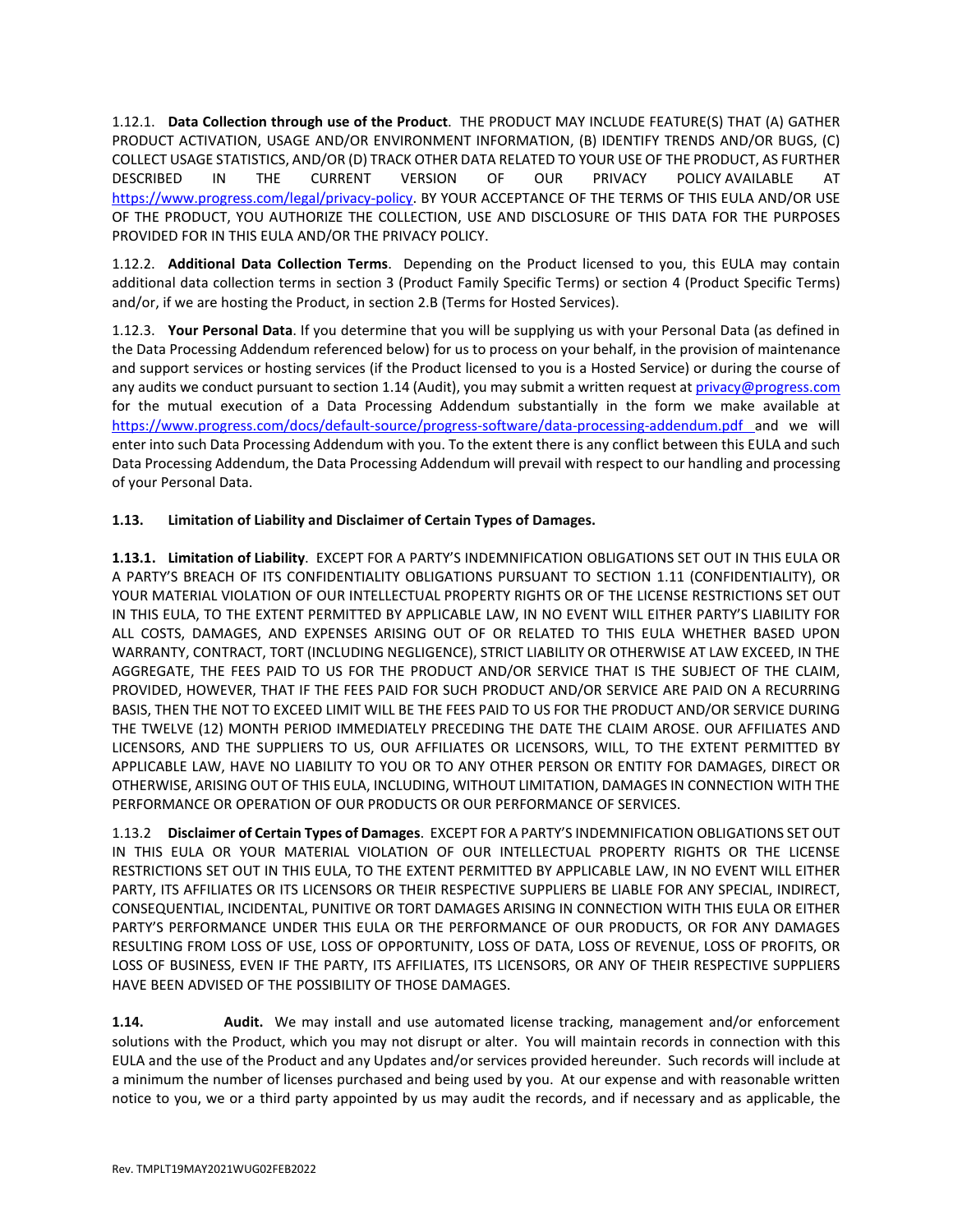systems on which the Product or any Update is installed for the sole purpose of ensuring compliance with the terms of this EULA. We will have the right to conduct audits as necessary. These audits may be conducted on site at a location where you have installed the Product, remotely from our offices, or a combination of both, if applicable to the Product. On-site audits will be conducted during regular business hours, and neither on-site nor remote audits will interfere unreasonably with your business operations. You agree to share with us copies of all records referenced herein, as well as Product log files and other information reasonably requested by us promptly following such request, but in no event more than five (5) business days following receipt of our written request (or such longer period, if applicable, that we specify in the written request). We will treat all such information obtained or accessed by us during the audit as confidential information pursuant to section 1.11 (Confidentiality) for use by us only as necessary to ensure compliance with and enforcement of the terms of this EULA. If any audit reveals that you have underpaid license, maintenance and support or subscription fees, you will be invoiced for all such underpaid fees based on our list price in effect at the time the audit is completed. If the underpaid fees exceed five percent (5%) of the fees previously paid by you, then you will also pay our reasonable costs of conducting the audit and enforcement of this EULA.

## **1.15. Termination.**

1.15.1. **Termination for Breach**. We may terminate this EULA by written notice at any time if you do not comply with any of your obligations under this EULA and fail to cure such failure to our satisfaction within thirty (30) days after such notice. This remedy will not be exclusive and will be in addition to any other remedies which we may have under this EULA or otherwise.

1.15.2. **Effect of Termination**. Upon expiration of your license term to the Product (if applicable) or earlier termination of this EULA, your license to access and/or use the Product and/or distribute the Redistributables (if applicable) will terminate. You must immediately cease use of the Product and destroy all copies of the Product in your possession (and required any Permitted Third Parties to do the same). Any licenses you have granted to the Redistributables in accordance with the terms and conditions of this EULA will, unless otherwise specified in section 3 (Product Family Specific Terms) or section 4 (Product Specific Terms), survive termination of this EULA.

1.15.3. **Survival**. Any provisions of this EULA containing licensing restrictions, warranties and warranty disclaimers, confidentiality obligations, limitations of liability and/or indemnity terms, audits rights, and any term of this EULA which, by its nature, is intended to survive termination or expiration, will remain in effect following any termination or expiration if this EULA, as will your obligation to pay any fees accrued and owing to us as of termination or expiration.

**1.16. Assignment.** You may not, without our prior written consent, assign or novate this EULA, any of your rights or obligations under this EULA, or the Products or any of our Confidential Information, in whole or in part, by operation of law, sale of assets, merger or otherwise, to any other party, including any parent, subsidiary or affiliated entity. Your Change of Control will constitute an assignment for purposes of the preceding sentence. A "**Change of Control**" will include, but not be limited to, any merger, consolidation, amalgamation, reorganization or sale, transfer or exchange of the capital stock or equity interests of you in a transaction or series of transactions which results in the holders of your capital stock or equity interests holding less than 50% of the outstanding capital stock or equity interests immediately following such transaction(s).

**1.17. Choice of Law.** This EULA is governed by the laws of the Commonwealth of Massachusetts, U.S.A., without regard to the conflict of laws principles thereof. If any dispute, controversy, or claim cannot be resolved by a goodfaith discussion between the parties, then it will be submitted for resolution to a state or federal court in Boston, Massachusetts, USA, and the parties hereby irrevocably and unconditionally agree to submit to the exclusive jurisdiction and venue of such court. The Uniform Computer Information Transactions Act and the United Nations Convention on the International Sale of Goods will not apply to this EULA.

### **1.18. Miscellaneous.**

1.18.1. **Notices**. Notices of termination, material breach, your insolvency or an indemnifiable claim ("**Legal Notices**") must be clearly identified as Legal Notices and sent via overnight courier or certified mail with proof of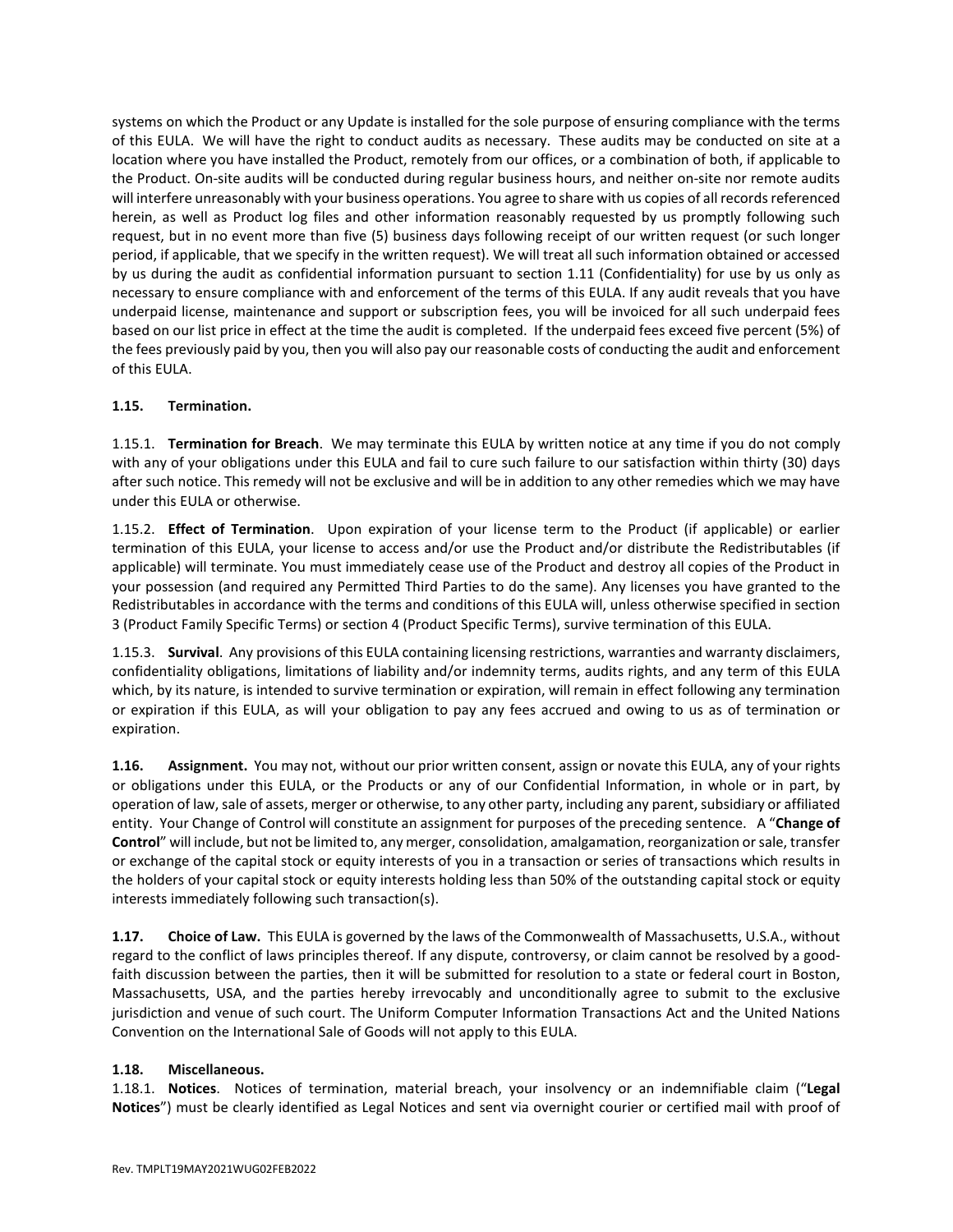delivery to the following addresses: For us: 14 Oak Park Drive, Bedford, MA 01730, Attention: General Counsel. For you: your address set out in the Order. Legal Notices sent in accordance with the above will be effective upon the second business day after mailing. Either party may change its address for receipt of notices upon written notice to the other party.

1.18.2. **Entire Agreement**. This EULA, and any terms expressly incorporated herein by reference, will constitute the entire agreement between you and us with respect to the subject matter of this EULA and supersedes all prior and contemporaneous communications, oral or written, signed or unsigned, regarding such subject matter. Use of any purchase order or other document you supply in connection with this EULA will be for administrative convenience only and all terms and conditions stated therein will be void and of no effect. Except as otherwise expressly contemplated in this EULA, this EULA may not be modified or amended other than in writing signed by you and us.

1.18.3. **Severability**. If any provision of this EULA is terminated or held by a court of competent jurisdiction to be invalid, illegal, or unenforceable, the remainder of this EULA will remain in full force and effect.

1.18.4. **Waiver**. Failure or delay in exercising any right, power, privilege or remedy hereunder will not constitute a waiver thereof. A waiver of default will not operate as a waiver of any other default or of the same type of default on future occasions.

1.18.5. **English Language**. This EULA has been drawn up in English at the express wish of the parties. Le présent contrat a été rédigé en anglais à la demande expresse des parties.

1.18.6. **Force Majeure**. Neither you nor we will be liable for any delay or failure to take any action required under this EULA (except for payment) due to any cause beyond the reasonable control of you or us, as the case may be, including, but not limited to unavailability or shortages of labour, materials, or equipment, failure or delay in the delivery of vendors and suppliers and delays in transportation.

1.18.7. **Our Use of Our Affiliates**. We may, at our discretion, engage one or more of our Affiliates in the fulfilment of our obligations, including, our obligations for delivery of the Product to you and/or the provision of any maintenance and support services.

### <span id="page-10-0"></span>**2.A. TERMS FOR ON-PREMISE PRODUCTS**

2.A.1. **Delivery**. Unless otherwise specified by us, On-Premise Product(s) will be provided to you via electronic delivery, and delivery is deemed complete when the On-Premise Product(s) is/are made available at the electronic software download site specified by us and you are e-mailed or otherwise provided with any necessary instructions, password and/or license keys required for you to be able to access, download and install the On-Premise Product(s). If we provide the On-Premise Product(s) on physical media, shipping terms will be FOB shipping point.

2.A.2. **Updates**. Each Update to an On-Premise Product replaces part or all of the On-Premise Product (or earlier Update) previously licensed to you ("**Replaced Product**") and will terminate such previously licensed Replaced Product to the extent replaced by the Update; provided, however, that you may continue to operate the Replaced Product for up to ninety (90) days from delivery of the Update to allow you to complete your implementation of the Update. You must cease all use of the Replaced Product at the end of the ninety (90) day period. Each Update will be subject to the terms and conditions of this EULA, except that (i) to the extent the Update contains new or updated Special Notices, your use of any third party components shall be subject to section 1.2.7 of this EULA and the Special Notices accompanying the Update; and, (ii) to the extent section(s) 3 and/or 4 of the license agreement accompanying the Update contain(s) additional or conflicting terms and conditions related to new Products, components, features and/or functionality contained in the Update, or related to additions or modifications to the license definitions, license model or use restrictions, then your use of the Update will be subject to this EULA, as altered by such additional or conflicting terms and conditions of section(s) 3 and/or 4 of the license agreement accompanying the Update which must be accepted by you at the time you download or install the Update. If you do not agree to such additional or conflicting terms and conditions, do not download or install the Update.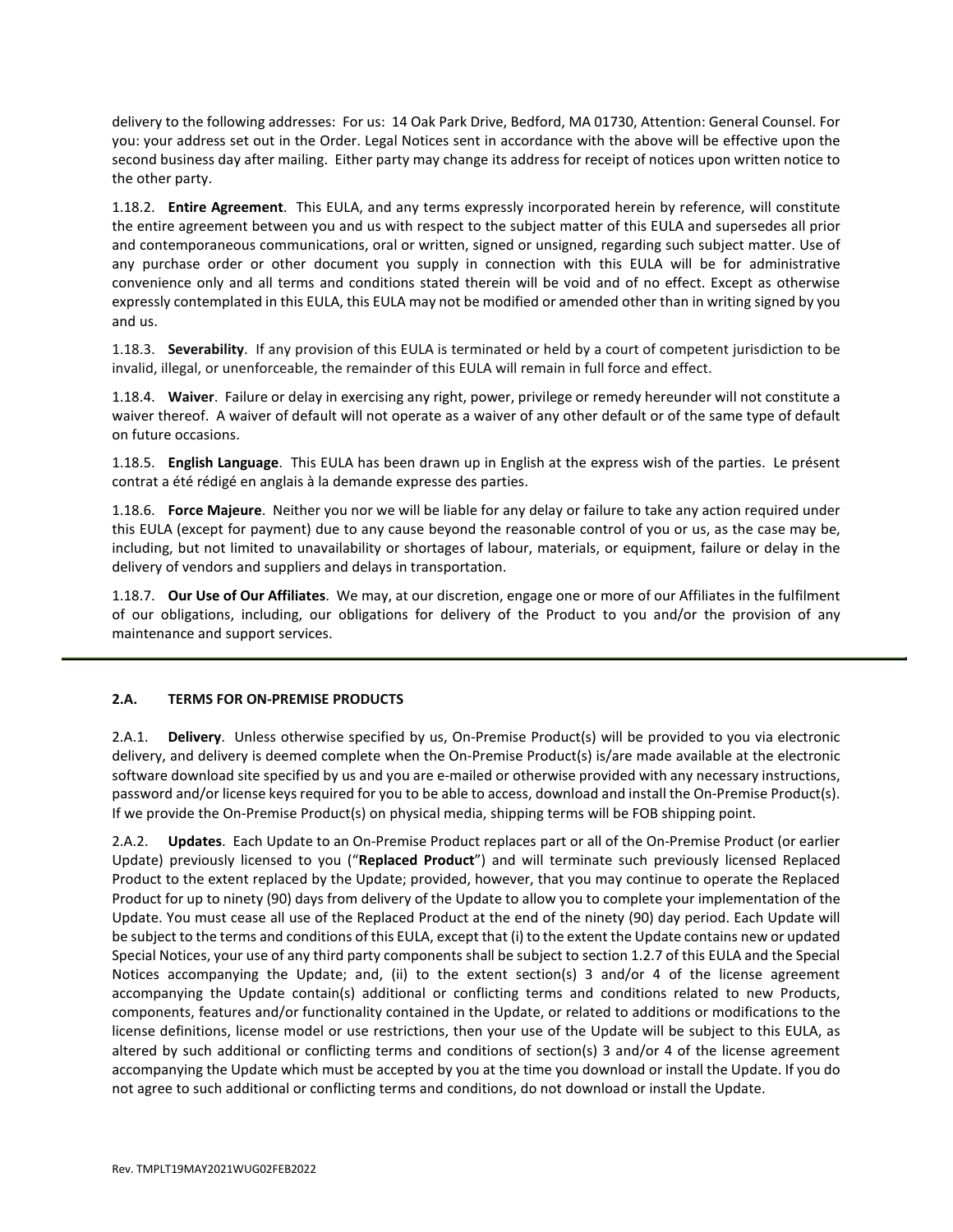2.A.3. **Cloud Environment**. You may upload the On-Premise Product(s) licensed to you pursuant to this EULA onto a cloud instance supplied by a third party, provided that the operation of the On-Premise Product(s) in the cloud instance complies with all license model restrictions and usage limitations applicable to the On-Premise Product(s). You may also allow the third party to upload, install, operate and/or use the On-Premise Products on the cloud instance, provided that the third party's access to and use of the On-Premise Products is solely for your benefit in accordance with the terms of this EULA. The third party will be considered a Permitted Third Party, and you will be responsible for the Permitted Third Party's compliance with this EULA in accordance with section 1.2.3 (Third Party Use).

## **2.B. TERMS FOR HOSTED SERVICES -** THIS SECTION IS NOT APPLICABLE

### <span id="page-11-0"></span>**3. PRODUCT FAMILY SPECIFIC TERMS**

This section specifies terms and conditions that are applicable to the following On-Premise Products, as made generally available by us to our customers: all WhatsUp Gold products, but excluding any software products available for download by selecting the "Free Tools" selection option from the Resources drop down menu on the Progress Ipswitch Resource Center website page located at [https://www.ipswitch.com/resources#?language=en-](https://www.ipswitch.com/resources#?language=en-US&page=1)[US&page=1](https://www.ipswitch.com/resources#?language=en-US&page=1) and designated as a "Free Tool" or "Free Toolkit" (collectively, "**Free Software**"). Such Free Software will not be subject to the terms and conditions of this Agreement and any rights you may have to download, install, access and/or use such Free Software will be governed solely by a separate license agreement presented to you for acceptance at the time of download and/or installation of the Free Software.

Default License Type for the above-referenced On-Premise Products: Perpetual

## 3.1. **Product Family Definitions**.

Any defined term used in this section 3 (Product Family Specific Terms) but not defined herein will have the meaning ascribed to it in section 1 (General Terms and Conditions) or section 2 (Terms for On-Premise Products).

3.1.1. "**Server**" means one physical server that is not running virtualization software, or one virtual server instance.

### 3.2. **License**.

### 3.2.1. **General License Terms**.

3.2.1.1. **General License Grant**. Subject to the terms and conditions contained in this EULA, we hereby grant you a non-exclusive, worldwide, royalty-free, non-transferable license, without the right to sublicense and solely for your internal business purposes to (i) install and use the Product, in its object code form only, on computing resources owned and/or operated by you or a Permitted Third Party (as defined in section 1.2.3 (Third Party Use)); and (ii) use the Documentation solely as reasonably necessary to access and use the Product and/or allow a Permitted Third Party to host the Product on your behalf. You may copy reasonable quantities of the Documentation for your internal use or use by a Permitted Third Party, and may make one copy of each Product solely for your archival, back-up, disaster recovery, or emergency restart purposes, or to replace copies made on defective media, if applicable. You will reproduce and include our proprietary rights and copyright notices on any copies of the Product you make pursuant to this section 3.2.1. The license includes the right to deploy and use any of our programs associated with the Product, such as tools or utilities, that are listed in the Documentation. Such programs will be considered "Our Technology" as defined in section 1.1.10 of this EULA and, except as otherwise expressly stated in this section 3.2.1.1, all terms and conditions in section 1 (General Terms and Conditions) pertaining to Our Technology will apply to such programs associated with the Product. For the avoidance of doubt, and except as expressly permitted hereunder, the Product is licensed on a per-Server basis. This means that you may only install and use the Product on the number of Servers, including both production, non-production and failover, disaster recovery or high availability Servers, equal to the number of licenses you purchase via the applicable Order.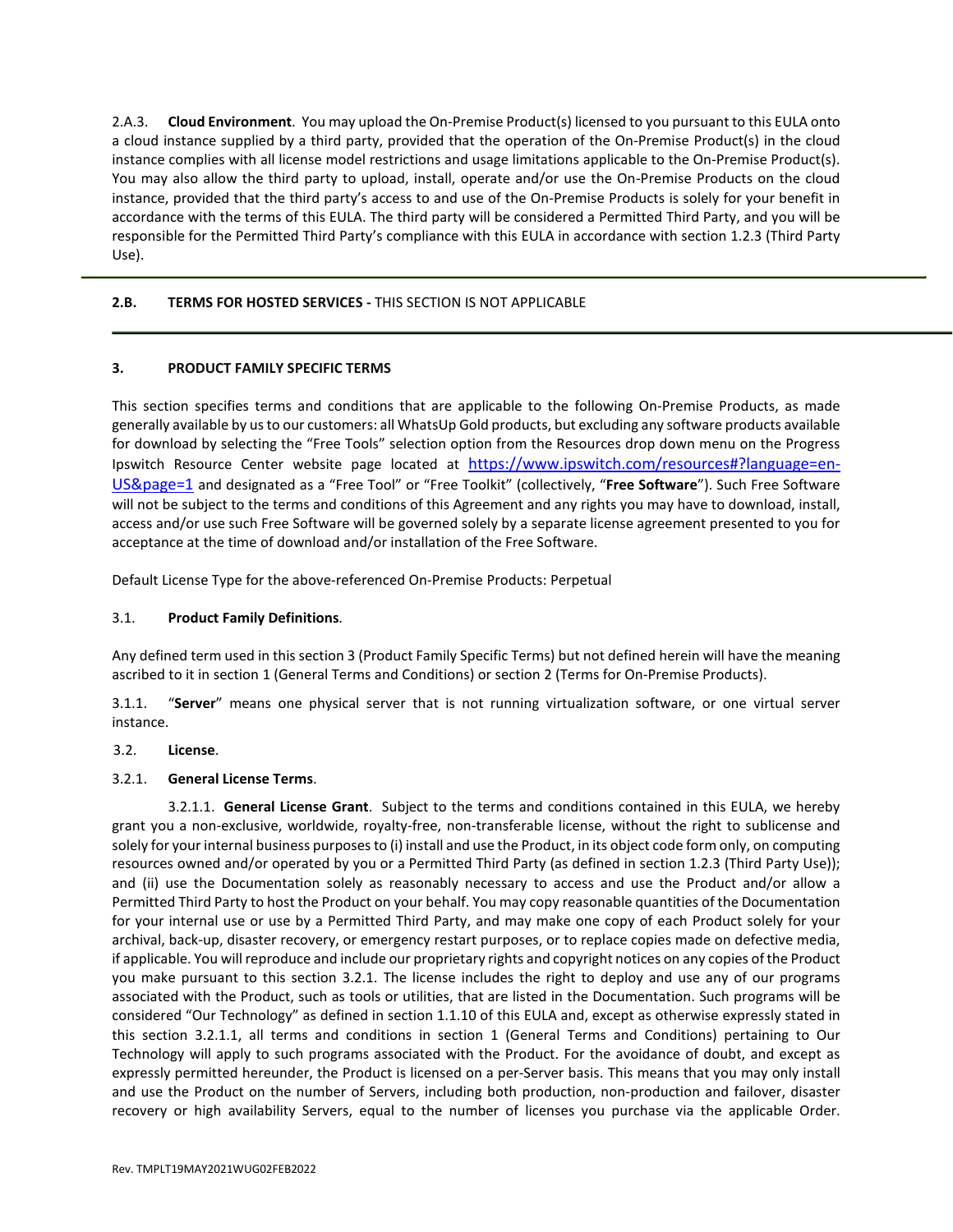Notwithstanding the foregoing, certain Products may be licensed on a model other than on a per-Server basis and/or may be subject to additional usage restrictions as set forth below.

3.2.1.2. **License Type**. Except with respect to the WhatsUp Gold Free Edition, or beta versions or release candidates of any Product, or Products provided to you for evaluation purposes only, unless otherwise stated in the Order, your license to the Product will be perpetual. If the Order specifies that your license is a term license or a subscription license, then, unless otherwise specified in the Order, your license will not automatically renew. Your license to the Product will terminate at the end of the then-current term or subscription period purchased by you unless we offer, and you purchase a term or subscription renewal, as applicable, prior to the expiration of such term or subscription period. All renewals will be charged at the rate then in effect at the time of purchase. If you purchase a renewal term or subscription license, then term or subscription license, as applicable, will be renewed at the level we, in our sole discretion, identify as being closest to your previous term or subscription license. If you do not purchase a renewal term or subscription license for the Product, then the terms of section 1.15.2 (Effect of Termination) will apply.

3.2.1.3. **Optional Features and Functionality**. You may only use an optional feature or functionality with the Product if you have selected the feature or functionality in the Order and paid any additional fees for the feature or functionality.

3.2.1.4. **Non-Production Licenses, High Availability and/or Disaster Recovery Purpose License**. Nonproduction licenses may be used solely for testing, training, development or other non-production and non-failover, disaster recovery or high availability purposes. If you obtain a license for failover, disaster recovery or high availability purposes ("**Redundant Software**"): (i) you may not run such Redundant Software on a primary production Server, unless (a) the primary production Server related to the primary production version of the Product fails, (b) the Product or Server associated with the primary production license is being upgraded or replaced or (c) other temporary reasons disrupt all or a material part of your business operations and (ii) you will promptly get the primary production Server hosting the primary production license operating correctly in order to support your daily activities.

3.2.2. **WhatsUp Gold Free Edition, Beta Testing, Release Candidates or Evaluation Purposes**. With respect to the WhatsUp Gold Free Edition, or beta versions or release candidates of any Product, or Products provided to you for evaluation purposes only, the following terms and conditions apply, but sections 1.9 (Warranties), 1.10.1 (Our Indemnification Obligation), 3.2.1.1 (General License Grant), and 3.2.8 (Database Schema) of this EULA do not.

3.2.2.1. **License Grant - Beta Testing, Release Candidates, and Evaluation Purposes**. Notwithstanding section 3.2.1.1 (General License Grant), we hereby grant you a non-exclusive, worldwide, royalty-free, nontransferable, license, without the right to sublicense, to use the Product, in its object code form only, and any associated Documentation, solely for your internal beta testing, internal release candidate testing or internal evaluation purposes. Your license will be effective during the time specified by us, or until terminated by us in our sole discretion. If the license is for beta testing or release candidate testing purposes, you may install the Product only on a non-production Server. If the license is for internal evaluation purposes, then, you may use the Product in a production environment and, except as otherwise expressly provided in this section 3.2.2, the terms set forth in section 1.2.5 (Limitations on Evaluation or Trial Licenses) will apply to your use of the Product.

3.2.2.2. **License Grant - WhatsUp Gold Free Edition**. Notwithstanding section 3.2.1.1 (General License Grant), we hereby grant you a non-exclusive, worldwide, royalty-free, non-transferable, license, without the right to sublicense and solely for your internal business purposes, to (i) install and use the Product, in its object code form only, on computing resources owned and/or operated by you or a Permitted Third Party (as defined in section 1.2.3 (Third Party Use)); and (ii) use the Documentation solely as reasonably necessary to access and use the Product and/or allow a Permitted Third Party to host the Product on your behalf. Your license will be effective during the time specified by us, or until terminated by us in our sole discretion. WhatsUp Gold Free Edition may be installed on a single Server only and WhatsUp Gold Free Edition licenses are limited to one (1) per Licensee. If you have previously obtained a licensed instance of WhatsUp Gold Free Edition, you may not obtain a second instance hereunder and the License Grant set forth in this Section (3.2.2.2.) shall not apply to you.

3.2.2.3. **Feedback and Improvements**. As consideration for the royalty-free license granted in this section 3.2.2, you agree (i) to advise us in writing of any problems or bugs in connection with the operation of the Product,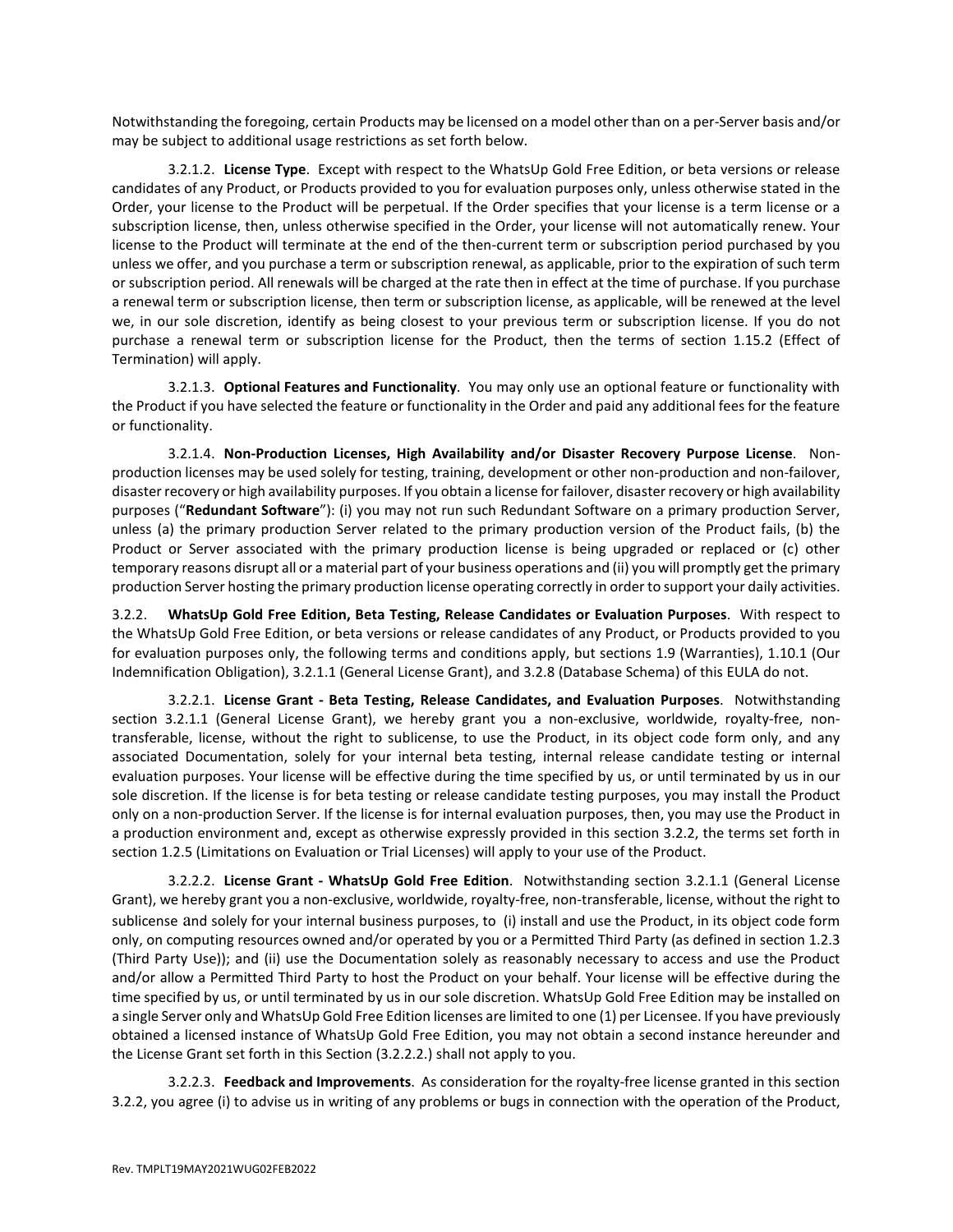and (ii) if the license is for release candidate or evaluation purposes, either obtain a commercial license for the Product, or advise us, in reasonable detail, of the reasons you have decided not to obtain a commercial license. Any Improvements (as defined in section 1.6.2 (Feedback)) to the Product, including without limitation any suggested by you or any of your employees, agents or affiliates, or any based on your use and license of the Product, will be considered Feedback (as also defined in section 1.6.2) and subject to the terms and conditions of section 1.6.2.

3.2.2.4. **Confidentiality**. The features and functions of any Product licensed for beta testing, release candidate or evaluation purposes are our Confidential Information and subject to the terms and conditions of section 1.11 (Confidentiality).

3.2.3. **License Terms**. You may use the Product on the number of computing devices identified in the Order. If you use the Product on a virtual machine or in an environment where multiple users share computer resources, each instance of the Product in use at any time is considered one computing device. For Products in which more than one feature set (e.g., "standard", "premium") is available, you may solely use one specific feature set. If you desire a different feature set, you must purchase an upgrade. Feature sets are defined in the Documentation and identified at the time of purchase. For Products in which more than one level (e.g., "100 users", "300 devices") is available, you may solely use the specific level identified in the Order. If you desire a higher level, you must purchase an upgrade. If the Order expressly specifies that a given level of the Product is "unrestricted" (e.g. "unrestricted sources", "unrestricted devices") you are not subject to licensing based limits on the corresponding level (e.g. "sources", "devices", etc. as applicable given the license type) being monitoring by such instance of the Product; however, you understand and acknowledge that the Product does possess technical limitations (as described in the Documentation) with respect to the amount and type of monitoring the Product is able to support.

3.2.4. **Product Restrictions**. In addition to the restrictions set forth in section 1.2.4 (Restrictions), you will not: (i) isolate or extract any components embedded in the Product, nor otherwise utilize any components embedded in the Product for any purposes other than those supported by the core functions of the Product; (ii) unless otherwise expressly stated for a given third-party component, install or configure, administer, customize, or directly access any such third party component embedded in the Product independently of the APIs and functions of the Product; (iii) independently upgrade or change any third party components embedded in the Product in any way except through patches, updates or versions officially released by us; or (iv) publish a review of the Product, information regarding any bugs or defects in the Product, in each case, without our prior written consent.

3.2.5. **Network Environments**. For Products in which more than one network environment (e.g., "Internally owned and operated", "externally owned and operated") is available, you may solely use the Product in an internally or externally owned and operated network as specified in the Order. If you desire to monitor an internal or external network environment that you are not already authorized to operate the Product in accordance with the Order, then you must purchase a separate license.

3.2.6. **Dynamic Content**. For Products which include dynamic content (e.g., anti-virus and anti-spam definitions), said content is sold on a subscription basis and remains current as long as you maintain an active subscription with us.

3.2.7. **Software Development Kits**. For Products designated as a Software Development Kit (SDK), you may create, reproduce and distribute solutions, plug-ins or other derivative works solely to Authorized Users who have a valid and current license for the associated Product. Any such solutions, plug-ins or other derivative works referenced in the preceding sentence are considered "Redistributables" as defined in section 1.2.6 (Redistribution) and, except as otherwise expressly stated in this section 3.2.7, all terms and conditions in section 1 (General Terms and Conditions) pertaining to Redistributables will apply to such solutions, plug-ins or other derivative works. For SDK Products designated as "internal Use", you must further restrict distribution solely to Authorized Users in your organization.

3.2.8. **Database Schema**. If we provide you with the database schema ("**Schema**"), you agree that your use of the Schema will be subject to the same license and restrictions with respect to the Product under this EULA, including without limitation sections 1.2.1 (General License Terms), 1.2.4 (Restrictions), 1.6 (IP Ownership and Feedback), 1.15 (Termination), 3.2.4 (Product Restrictions), 3.3 (Credentials) and 3.4 (System Data). We may revise, modify or cease to provide the Schema or any part thereof at any time. You understand and agree that any change to the Schema or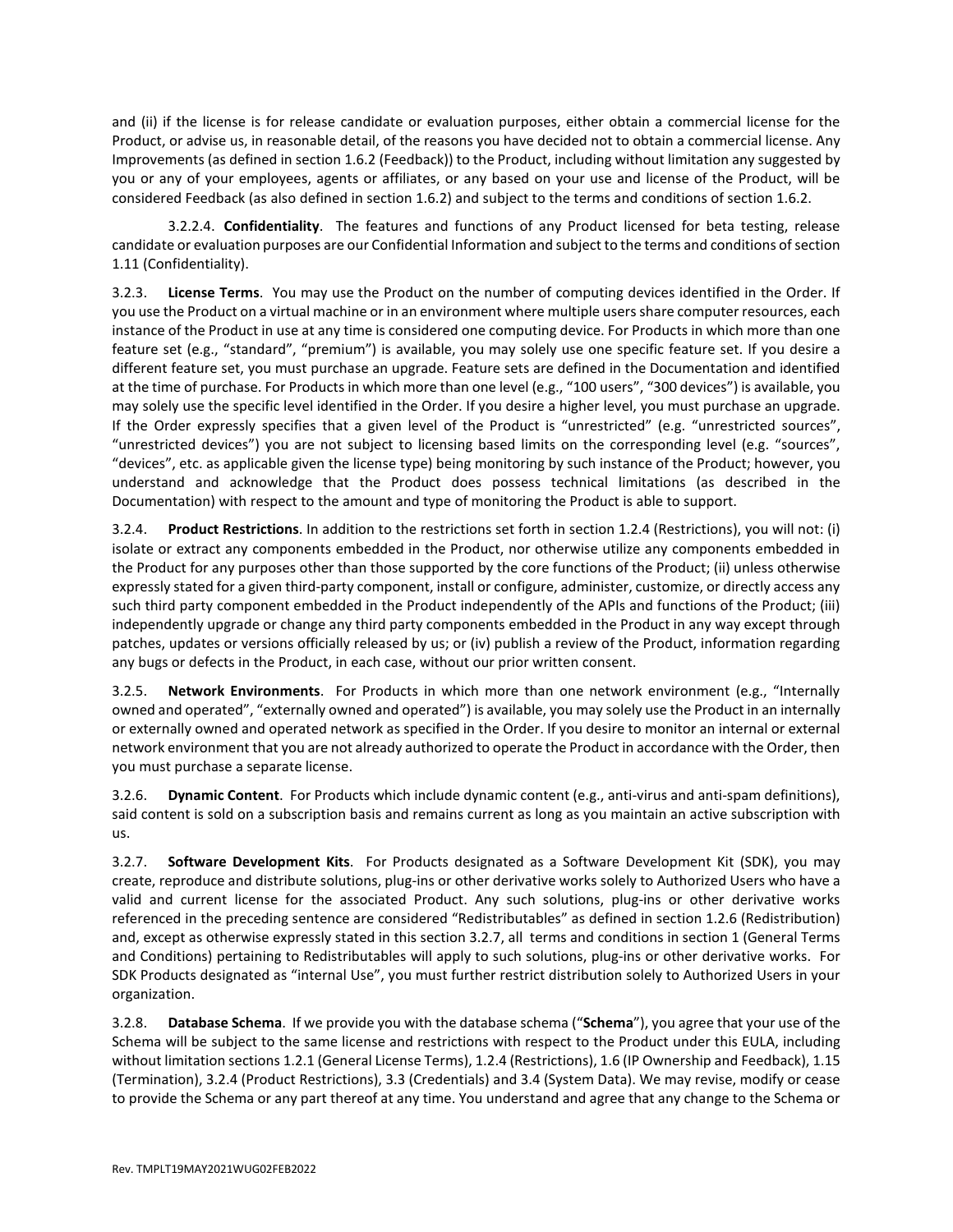the database may adversely affect the Product and/or the operation or performance thereof, for which we will have no responsibility. Notwithstanding anything to the contrary in this EULA, including without limitation anything to the contrary in section 1.9 (Warranties), the Schema is provided solely on an "AS IS" basis without any warranty of any kind. We make no warranties with respect to the Schema, express, implied, or arising by custom or trade usage, and specifically make no warranty of merchantability or fitness for a particular purpose. Your use of the Schema will be at your own risk. The Schema is our Confidential Information and subject to the terms and conditions of section 1.11 (Confidentiality).

3.3. **Credentials**. You will be required to create a user name and password ("**Credentials**") that will be required to order Product(s) or Support (as defined in section 4.2 (Support)). You may only access Product(s) and Support using your Credentials, and may not access Product(s) or Support using Credentials of any other person. You may not make your Credentials available to others, nor allow use of the Product(s) or Support by others through your Credentials. You agree to accept sole responsibility and liability for maintaining the confidentiality of your Credentials, for restricting access to your Credentials and for all use, whether authorized or unauthorized, of the Product(s) or Support under your Credentials.

3.4. **System Data**. You acknowledge and agree that, in addition to the data collection referenced and/or described elsewhere herein, we and our affiliates will collect and use the following information about the use of the Product: install started; install finished (with error code if error); install type (evaluation, upgrade new perpetual); hashed serial number for a generic ID; and additional technical information about your computer, system and application software, and peripherals that is gathered periodically to facilitate the provision of software updates, product support and other services to you (if any), to verify compliance with the terms of this EULA, and to help us understand the use of the Product (any such data collected by us or our affiliates under this section 3.4, "**System Data**"). System Data will not include any personally identifiable information and will be used only on an anonymous, aggregated basis for our and/or our affiliates' internal business purposes. We will own any and all such System Data, and you hereby assign to us all right, title and interest in and to the System Data.

3.5. **Communications**. We may contact you through the Product with product and marketing communications and these communications may be personalized using data that has been collected as described herein. With the exceptions of WhatsUp Gold Free Edition, or certain beta versions or release candidates of a Product, or certain Products provided to you for evaluation purposes, you may opt out of the receipt of such communications at any time by adjusting the Product settings. If you do not opt out of the receipt of such communications via the Product settings, and/or by using WhatsUp Gold Free Edition, or such beta versions, release candidates, or Products provided to you for evaluation purposes, you consent to the receipt of such communications.

# **4. PRODUCT SPECIFIC TERMS**

<span id="page-14-0"></span>This section specifies specific terms and conditions that are applicable to WhatsUp Gold.

4.1. **Product Specific Definitions**. Any defined term used in this section 4 (Product-Specific Terms) but not defined herein will have the meaning ascribed to it in section 1 (General Terms and Conditions), section 2 (Terms for On-Premise Products) or section 3 (Product Family Specific Terms).

4.2. **Support**. The following additional terms and conditions apply with respect to: WhatsUp Gold, WhatsUp Gold Free Edition, beta versions or release candidates of WhatsUp Gold, and WhatsUp Gold Products provided to you for evaluation purposes only.

4.2.1. **Paid Support.** If and for so long as we offer support and you maintain an active support term, we will provide to you support and assistance in accordance with the level of support you purchase ("Support"). More information regarding our support policies can be found at [https://www.progress.com/support.](https://www.progress.com/support) Annual or multiyear Support terms are paid in advance and are non-refundable. Unless otherwise specified in the Order or in a written instrument mutually executed between you and us, Support will not automatically renew. You may purchase renewal Support terms in accordance with section 1.7.2 (Maintenance and Support for Perpetual or Term License Types) and this section 4.2 (Support) at our then-current pricing for Support at the time of purchase.